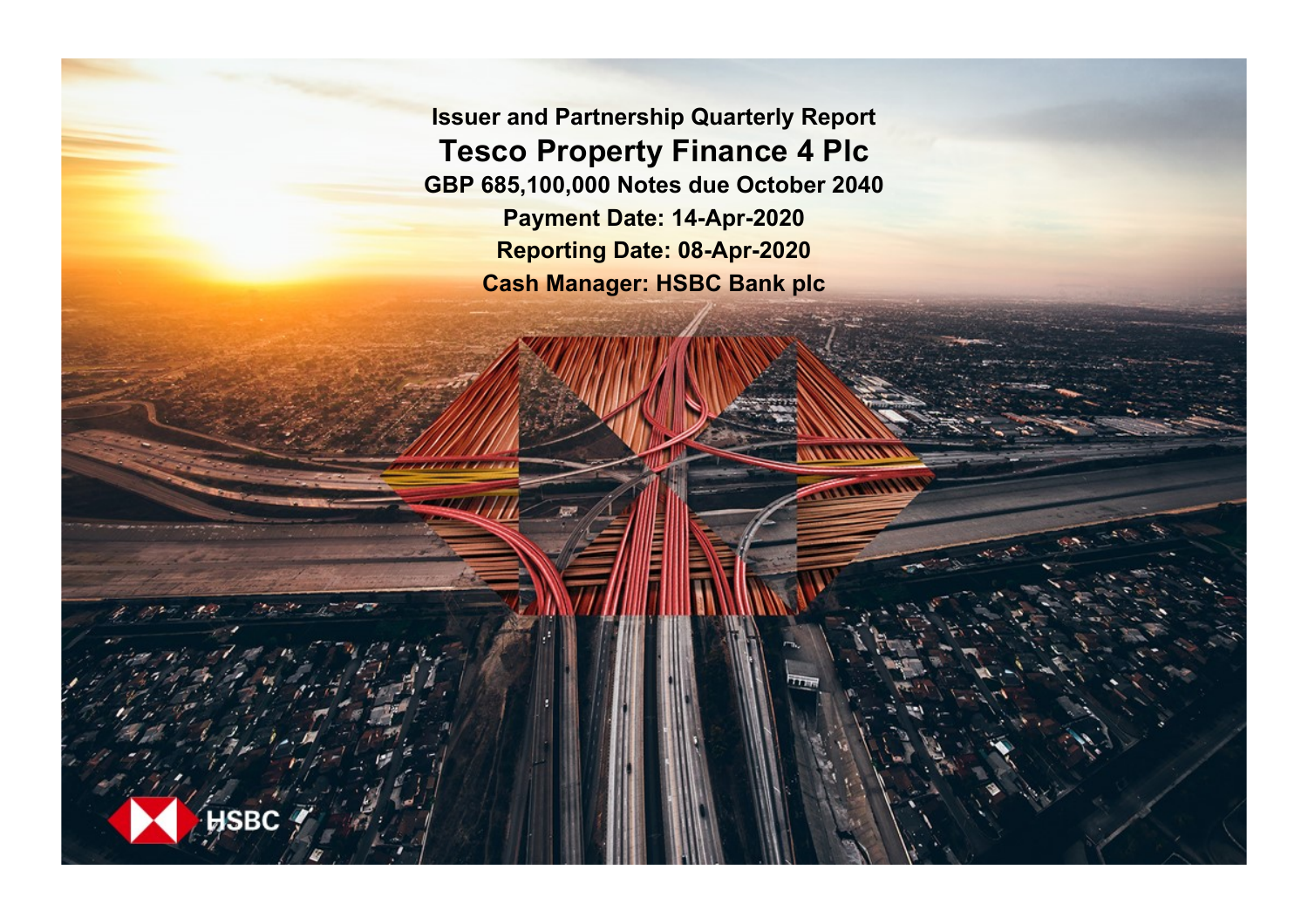

#### **Contents**

<span id="page-1-0"></span>

|                                                  | Page           |
|--------------------------------------------------|----------------|
| Contents                                         | $\overline{2}$ |
| <b>Transaction Details</b>                       | 3              |
| Loan Report                                      | 4              |
| Reserves                                         | 5              |
| <b>Partnership Accounts</b>                      | 6              |
| Partnership Available Funds                      | 8              |
| Partnership Pre-Enforcement Priority of Payments | 9              |
| <b>Bond Report</b>                               | 10             |
| <b>Bond Ratings</b>                              | 11             |
| <b>Issuer Accounts</b>                           | 12             |
| <b>Issuer Available Funds</b>                    | 13             |
| Issuer Pre-Enforcement Priority of Payments      | 14             |
| <b>Disclaimer</b>                                | 15             |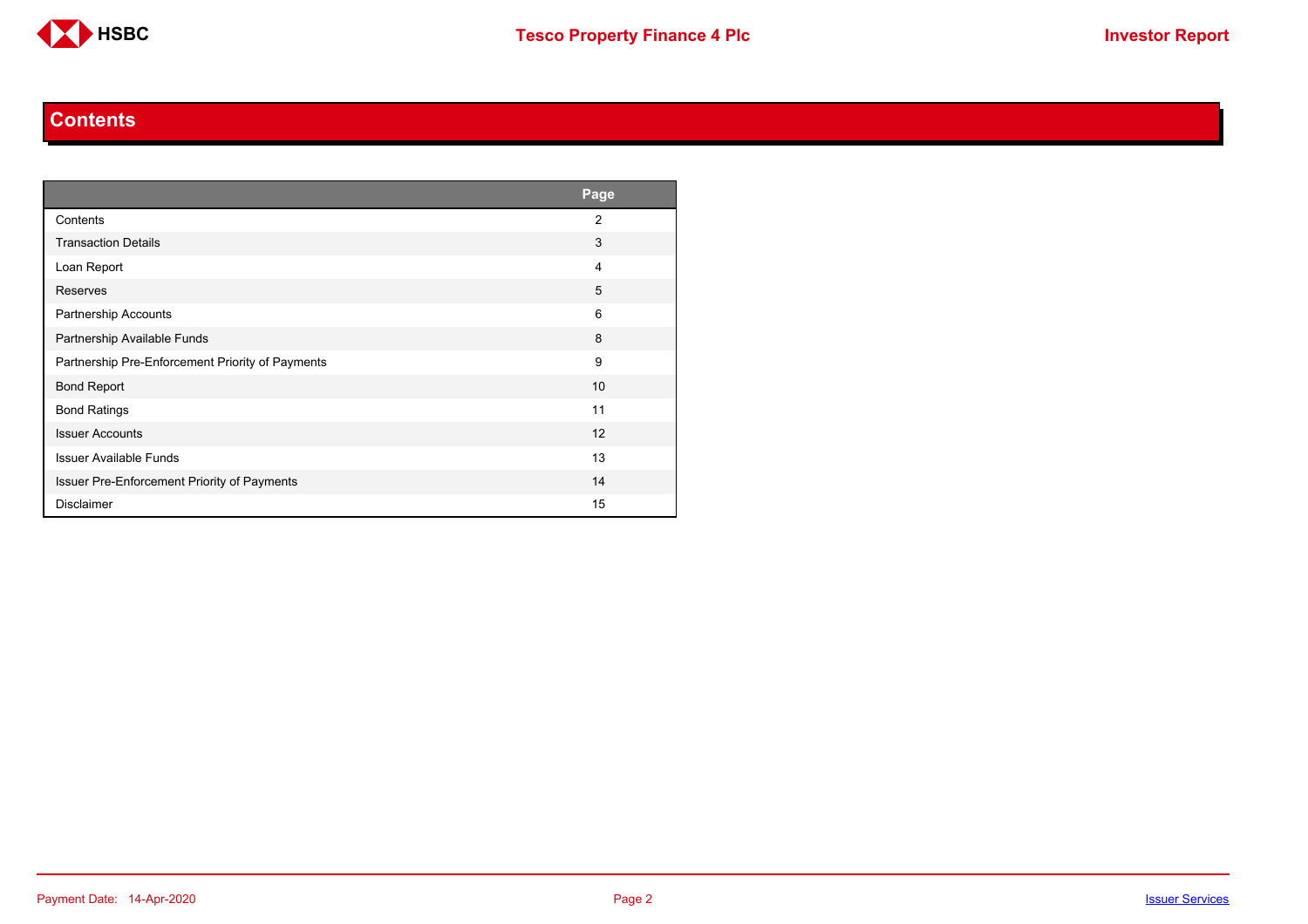

#### <span id="page-2-0"></span>**Transaction Details**

| <b>Key Dates</b>            |                             | <b>HSBC Contact Details</b>    |
|-----------------------------|-----------------------------|--------------------------------|
| <b>Closing Date</b>         | Wednesday, 9 February, 2011 | Role                           |
| <b>Calculation Date</b>     | Wednesday, 8 April, 2020    | Name                           |
| Calculation Period (start)  | Wednesday, 8 January, 2020  | Email                          |
| Calculation Period (end)    | Wednesday, 8 April, 2020    | <b>Group Email</b>             |
| Interest Period (start)     | Monday, 13 January, 2020    | Telephone                      |
| Interest Period (end)       | Tuesday, 14 April, 2020     |                                |
| <b>Current Payment Date</b> | Tuesday, 14 April, 2020     | <b>Period Day Counts</b>       |
| Next Payment Date           | Monday, 13 July, 2020       | <b>Calculation Period Days</b> |
| <b>Final Maturity Date</b>  | Wednesday, 10 October, 2040 | <b>Interest Period Days</b>    |

| <b>HSBC Contact Details</b> |                               |
|-----------------------------|-------------------------------|
| Role                        | <b>Client Service Manager</b> |
| Name                        | <b>Arjeet Das</b>             |
| Fmail                       | arjeet.das@hsbc.com           |
| Group Email                 | ctla.securitsation@hsbc.com   |
| Telephone                   | 0207 991 3754                 |

| Period Day Counts \            |         |  |
|--------------------------------|---------|--|
| <b>Calculation Period Days</b> | 91 days |  |
| <b>Interest Period Days</b>    | 92 days |  |

| <b>Transaction Parties</b>  |                                             |
|-----------------------------|---------------------------------------------|
| <b>Issuer</b>               | <b>Tesco Property Finance 4 Plc</b>         |
| The Partnership             | The Tesco Navona Limited Partnership        |
| Cash Manager                | <b>HSBC Bank plc</b>                        |
| <b>Account Bank</b>         | <b>HSBC Bank plc</b>                        |
| <b>Property Advisor</b>     | Cushman & Wakefield LLP                     |
| <b>Issuer Swap Provider</b> | Tesco                                       |
| Property Pool Manager       | Spen Hill Management Limited                |
| Partnership Operator        | Crestbridge Property Partnerships Ltd       |
| Trustee                     | HSBC Corporate Trustee Company (UK) Limited |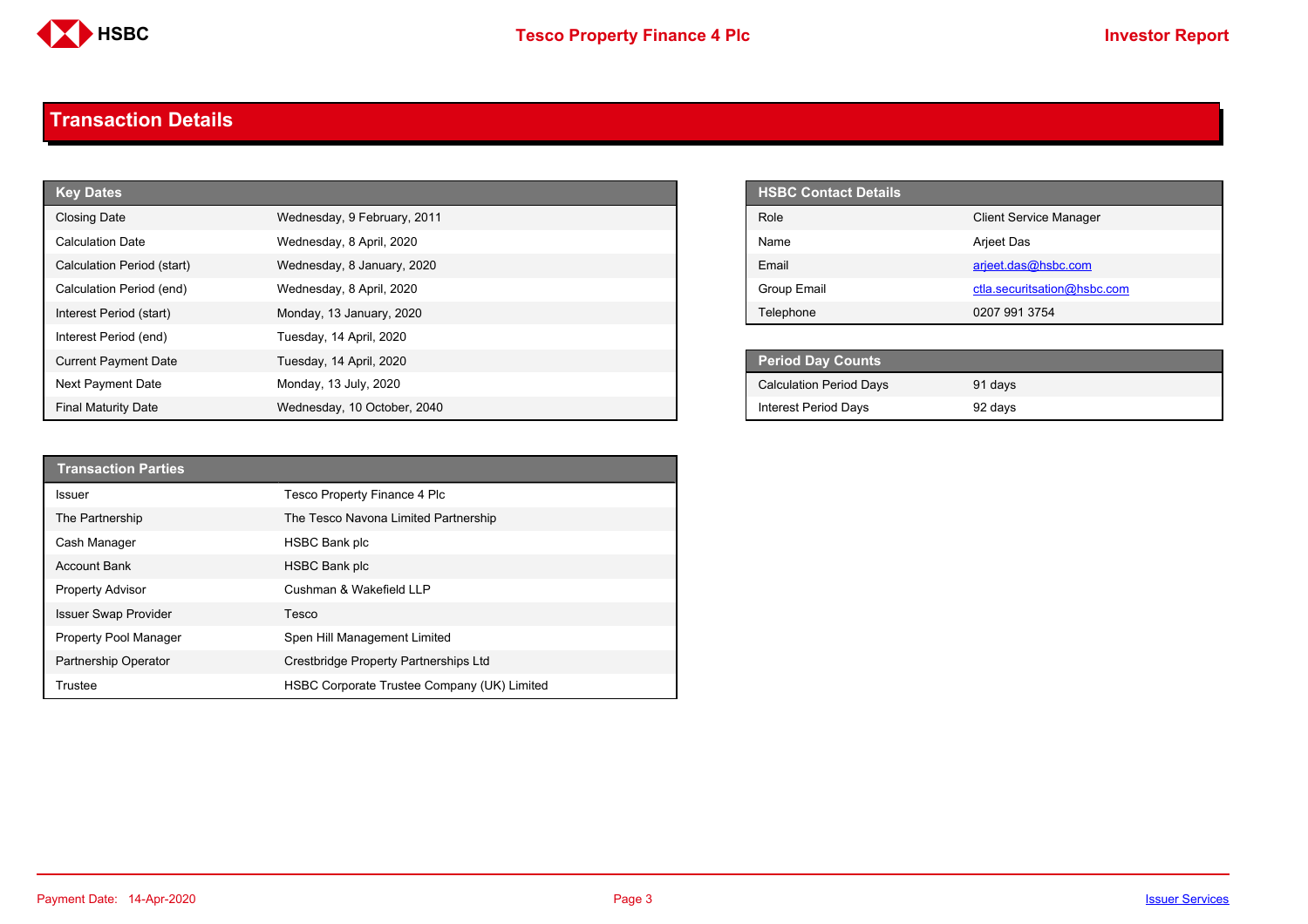

# <span id="page-3-0"></span>**Loan Report**

| <b>Class</b>                      | <b>FACILITY</b>           |
|-----------------------------------|---------------------------|
| Currency                          | GBP                       |
| <b>ISIN</b>                       |                           |
| <b>Payment Frequency</b>          | Quarterly                 |
| <b>Current Payment Date</b>       | 14-Apr-2020               |
| <b>Interest Accrual Method</b>    | <b>Actual/Actual ICMA</b> |
| <b>Final Maturity Date</b>        | 10-Oct-2040               |
|                                   |                           |
| <b>Current Period Rates:</b>      |                           |
| Reference Index                   | <b>Fixed Rate</b>         |
| <b>Index Determination Date</b>   | N/A                       |
| <b>Index Rate</b>                 | 5.80060%                  |
| Margin                            | 0.00000%                  |
| <b>Total Coupon</b>               | 5.80060%                  |
|                                   |                           |
| <b>Transaction Amounts:</b>       |                           |
| <b>Original Issue Size</b>        | £ 685,100,000.00          |
| Opening Balance for Period        | £ 667,084,454.00          |
| <b>Beginning Pool Factor</b>      | 0.97370                   |
| <b>Principal Repayments</b>       | £ 629,499.00              |
| <b>Closing Balance for Period</b> | £666,454,955.00           |
| <b>Ending Pool Fctor</b>          | 0.97278                   |
|                                   |                           |
| <b>Prior Unpaid Interest</b>      | £0.00                     |
| Interest on Prior Unpaid          | £ 0.00                    |
| <b>Current Interest Due</b>       | £9,673,725.21             |
| <b>Total Interest Paid</b>        | £9,673,725.21             |
| <b>Unpaid Interest</b>            | £0.00                     |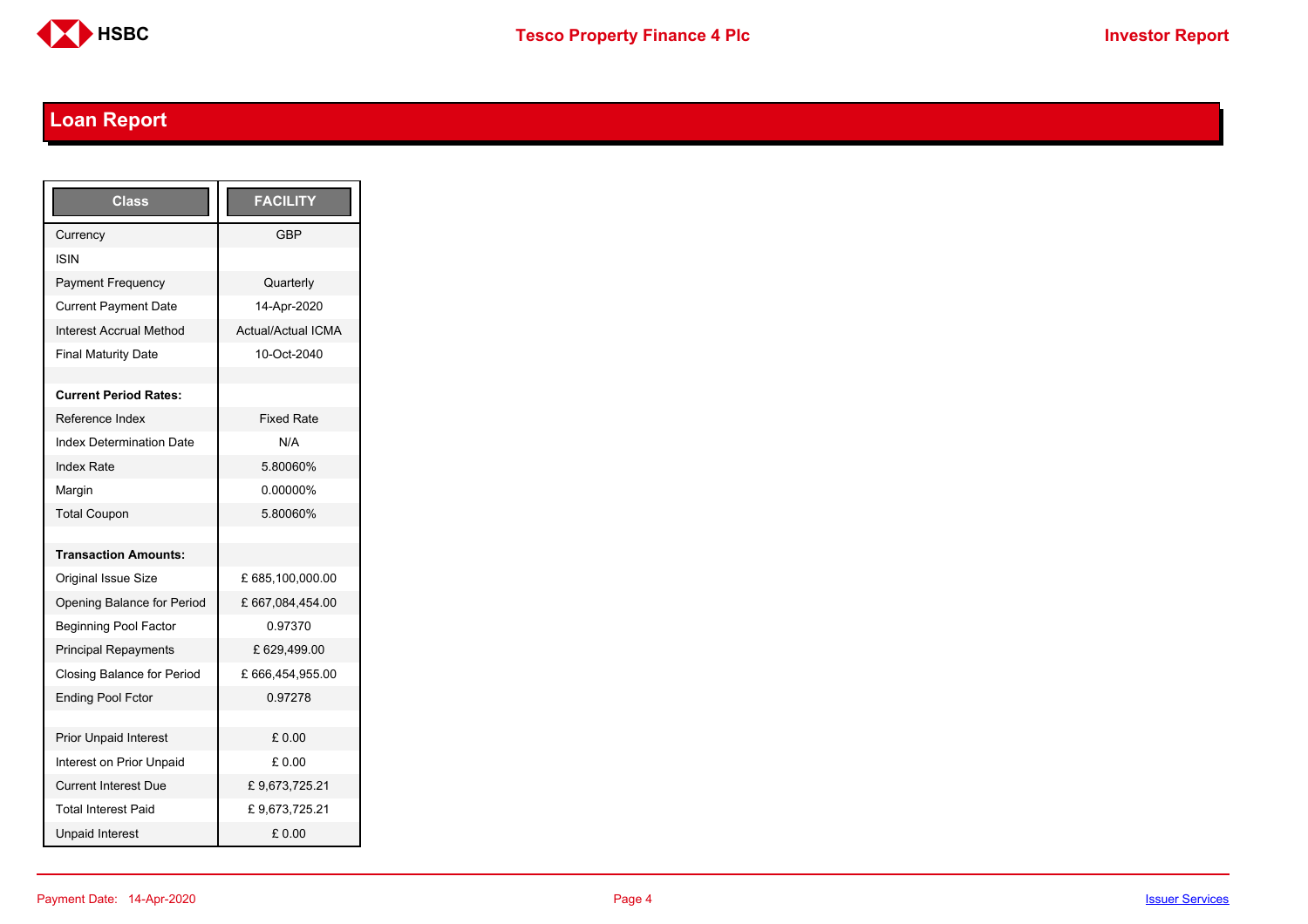

## <span id="page-4-0"></span>**Partnership Reserves**

| <b>Partnership Expenses Reserve Ledger</b>         |              |
|----------------------------------------------------|--------------|
| <b>Opening Balance</b>                             | £ 500,000.00 |
| Debits to the Partnership Expenses Reserve Ledger  | £36.751.97   |
| Credits to the Partnership Expenses Reserve Ledger | £ 0.00       |
| Closing Balance                                    | £463.248.03  |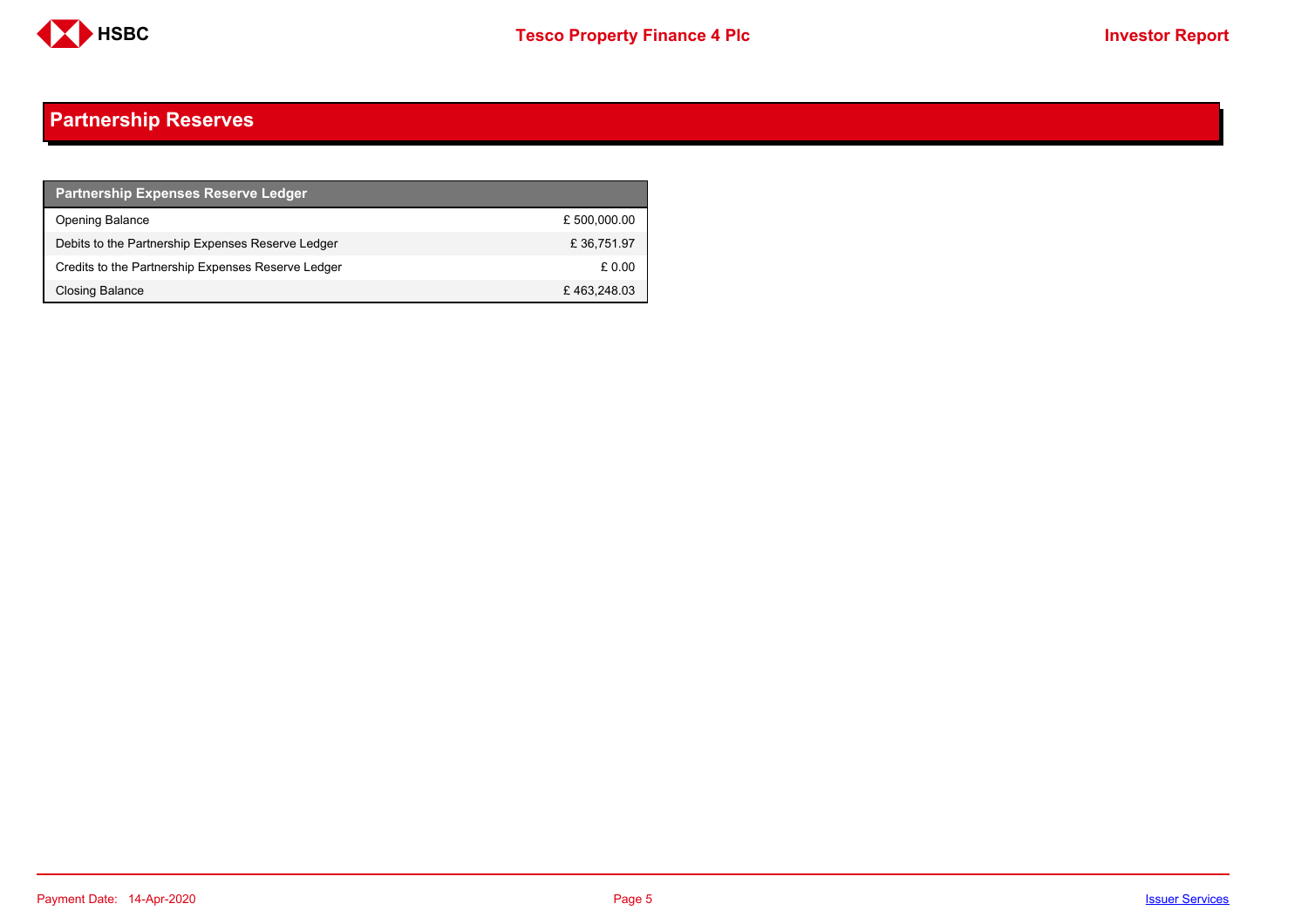

## <span id="page-5-0"></span>**Partnership Accounts**

| <b>Partnership Rent Account</b>         |               |
|-----------------------------------------|---------------|
| <b>Opening Balance</b>                  |               |
| Debits to the Partnership Rent Account  | £9,625,281.57 |
| Credits to the Partnership Rent Account | £9,625,281.57 |
| <b>Closing Balance</b>                  |               |

| <b>Partnership Disposal Proceeds Account</b>         |  |
|------------------------------------------------------|--|
| <b>Opening Balance</b>                               |  |
| Debits to the Partnership Disposal Proceeds Account  |  |
| Credits to the Partnership Disposal Proceeds Account |  |
| <b>Closing Balance</b>                               |  |

| <b>Partnership Insurance Proceeds Account</b>         |  |
|-------------------------------------------------------|--|
| <b>Opening Balance</b>                                |  |
| Debits to the Partnership Insurance Proceeds Account  |  |
| Credits to the Partnership Insurance Proceeds Account |  |
| <b>Closing Balance</b>                                |  |

| Partnership VAT Account                |                |
|----------------------------------------|----------------|
| <b>Opening Balance</b>                 | £1,935,687.92  |
| Debits to the Partnership VAT Account  | £ 2,130,240.41 |
| Credits to the Partnership VAT Account | £2,294,060.27  |
| Closing Balance                        | £ 2,099,507.78 |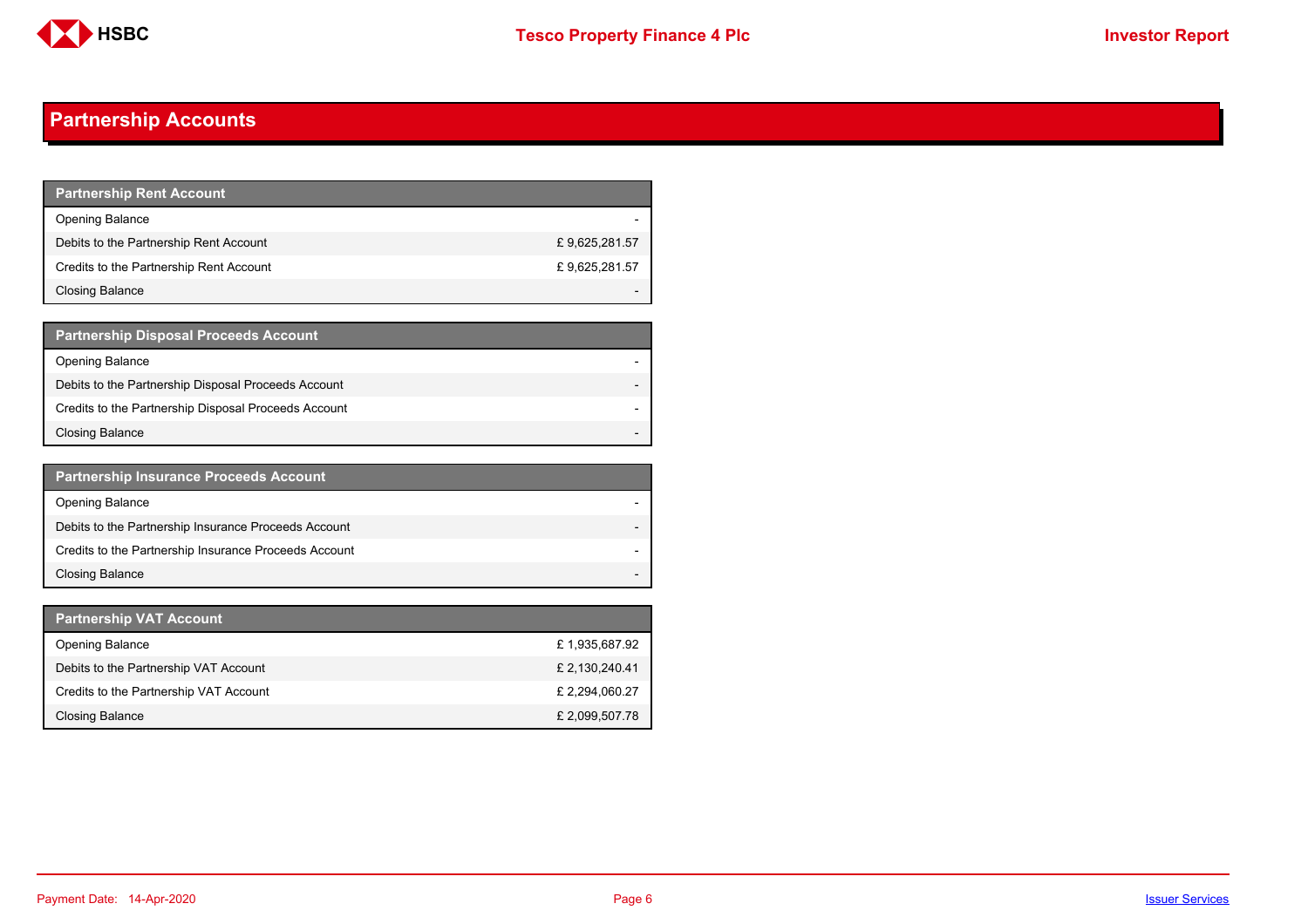

## **Partnership Accounts**

| <b>Partnership Transaction Account</b>         |                |
|------------------------------------------------|----------------|
| <b>Opening Balance</b>                         | £500,000.01    |
| Debits to the Partnership Transaction Account  | £10,554,812.03 |
| Credits to the Partnership Transaction Account | £10,518,060.06 |
| Closing Balance                                | £463,248.04    |

| <b>General Partner Corporation Tax Reserve</b>         |             |
|--------------------------------------------------------|-------------|
| <b>Opening Balance</b>                                 | £311,627.82 |
| Debits to the General Partner Corporation Tax Reserve  |             |
| Credits to the General Partner Corporation Tax Reserve | £314.50     |
| Closing Balance                                        | £311,942.32 |

| <b>General Partner VAT Transaction Account</b>         |                          |
|--------------------------------------------------------|--------------------------|
| <b>Opening Balance</b>                                 |                          |
| Debits to the General Partner VAT Transaction Account  |                          |
| Credits to the General Partner VAT Transaction Account | $\overline{\phantom{0}}$ |
| <b>Closing Balance</b>                                 | -                        |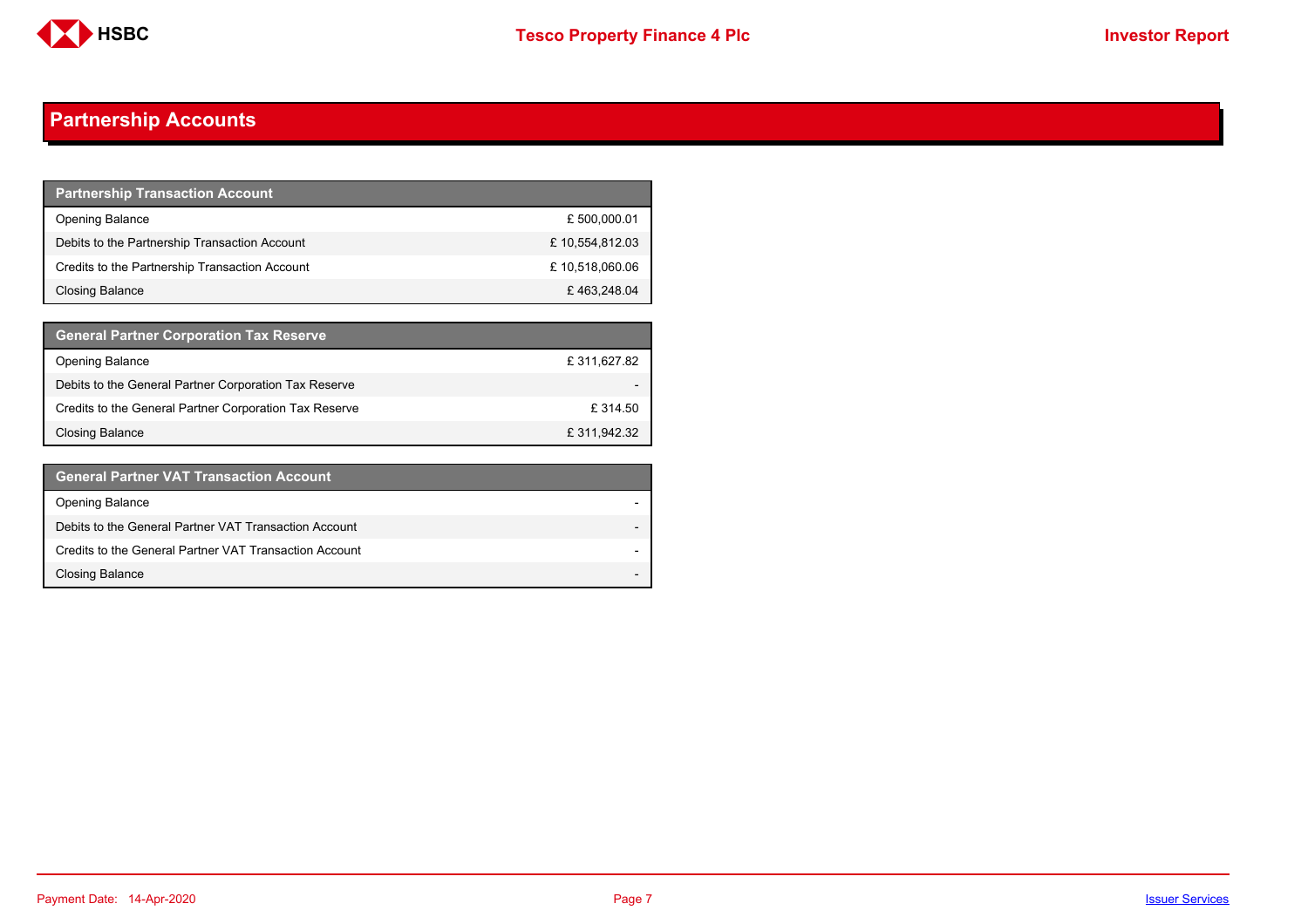

# <span id="page-7-0"></span>**Partnership Available Funds**

| <b>Available Interest Proceeds</b>                                                                                                                     |                 |
|--------------------------------------------------------------------------------------------------------------------------------------------------------|-----------------|
| (a) Rental Income Received by the Partnership                                                                                                          | £9,625,281.57   |
| (b) the Yardley Available Funds                                                                                                                        | £887,404.69     |
| (c) the amount payable to the Partnership by the Issuer under Swap Agreement the amount payable to the Partnership by the Issuer under Swap Agreeement | £10,016,573.00  |
| (d) Amount transferred from the Partnership VAT account                                                                                                |                 |
| (e) Amount to be transferred from the Partnership Disposal Account                                                                                     |                 |
| (f) Amount to be transferred from the Partnership Insurance Proceeds Account                                                                           |                 |
| (g) Interest received by on the Partnership Accounts and Rent Account                                                                                  | £5,373.80       |
| (h) Eligible Investment Earnings by Partnership                                                                                                        |                 |
| (i) Any advance of the Partnership Expenses Loan                                                                                                       |                 |
| (j) any net proceeds of a CPO Disposal of a Mortgaged Property                                                                                         |                 |
| (k) Funds recorded on the Subordinated Reserve Ledger                                                                                                  |                 |
| (I) any net proceeds of a disposal of a Mortgage Property                                                                                              |                 |
| (m) Any other sums standing to credit of the Partnership Transaction Account                                                                           | £36,751.97      |
| <b>Total Available Proceeds</b>                                                                                                                        | £ 20,534,633.06 |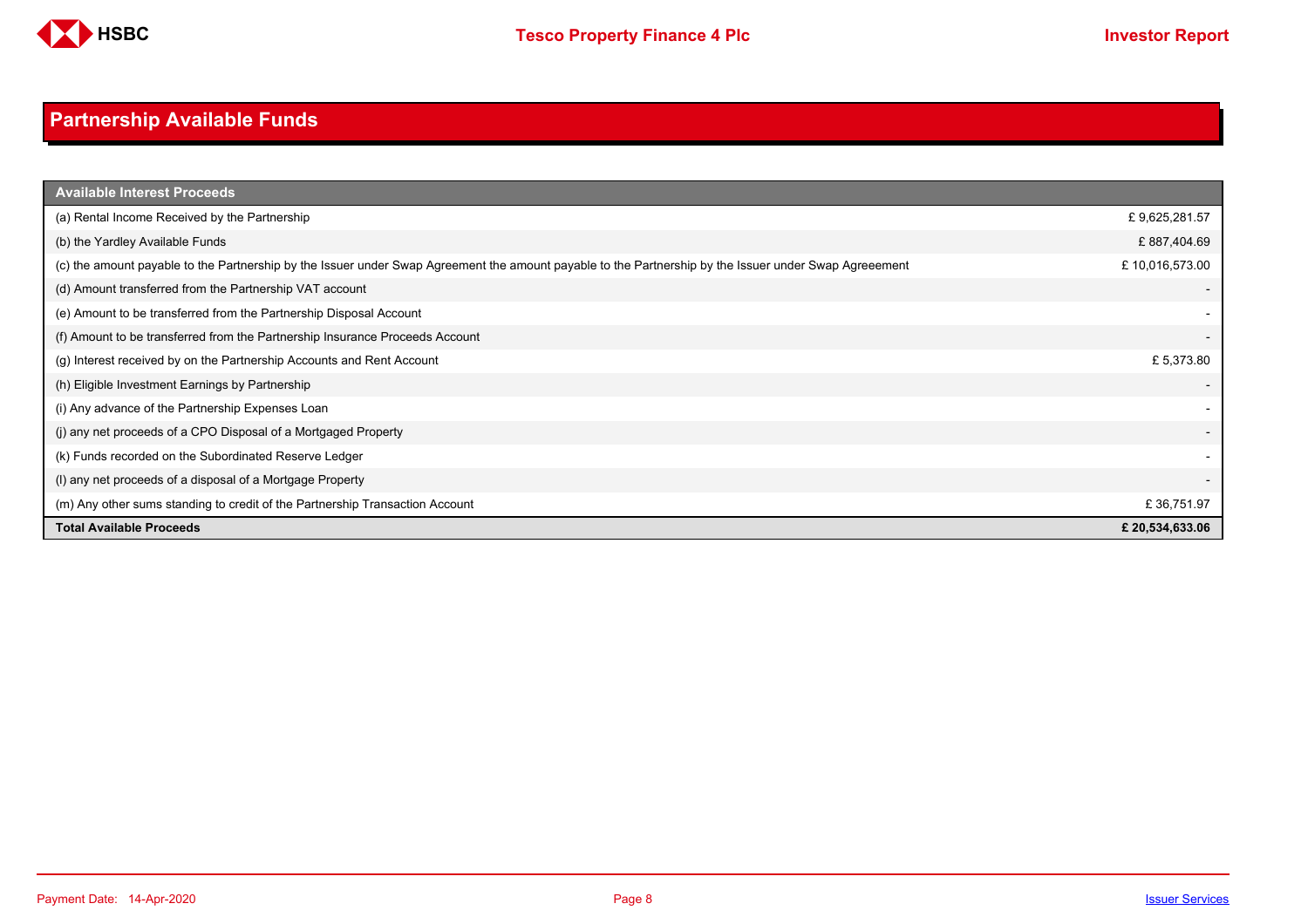

## <span id="page-8-0"></span>**Partnership Pre-Enforcement Priority of Payments**

| <b>Partnership Pre-Enforcement Priority of Payments</b>                                                                   | <b>Amounts Paid</b> | <b>Available Funds</b> |
|---------------------------------------------------------------------------------------------------------------------------|---------------------|------------------------|
|                                                                                                                           |                     | £ 20,571,385.03        |
| (a) in or towards satisfaction of any fees to the Partnership Security Trustee                                            | £1,500.00           | £ 20,569,885.03        |
| (b) in or towards satisfaction of Issuer Trustee and other Expenses (Ongoing Partnership Facility Fee)                    | £74,033.71          | £ 20,495,851.32        |
| (c) in or towards satisfaction of any operating expenses incurred by the Partnership (excluding GP UK Tax)                | £8,327.35           | £ 20,487,523.97        |
| (d) in or towards satisfaction, pro rata and pari passu according to the respective amounts due in respect of:            |                     | £20,487,523.97         |
| (i) Partnership Operator Fee                                                                                              | £940.00             | £ 20,486,583.97        |
| (ii) Partnership Property Advisor Fee                                                                                     | £ 65,292.00         | £ 20,421,291.97        |
| (iii) Nominees/Nominees Holdco Corporate Services Provider Fee                                                            | £1,155.48           | £ 20,420,136.49        |
| (iv) Nominees/Nominees Holdco Side Letter Fee                                                                             |                     | £ 20,420,136.49        |
| (v) Account Bank Fee                                                                                                      |                     | £ 20,420,136.49        |
| (vi) Cash Manger Fee                                                                                                      |                     | £ 20,420,136.49        |
| (vii) Yardley Cash Manager Fee                                                                                            |                     | £ 20,420,136.49        |
| (viii) Issuer Corporate Services Provider, Paying Agent, Account Bank and Cash Manager (Ongoing Partnership Facility Fee) | £8,429.19           | £ 20,411,707.30        |
| (ix) Head Lease Payment                                                                                                   |                     | £ 20,411,707.30        |
| (e) Partnership Expenses Ledger payment (max £6,250)                                                                      |                     | £ 20,411,707.30        |
| (f) in or towards satisfaction, pro rata and pari passu according to the respective amounts due in respect of:            |                     | £ 20,411,707.30        |
| (i) Partnership Loan Interest                                                                                             | £9,673,725.21       | £10,737,982.09         |
| (ii) Partnership Swap Payment                                                                                             | £10,107,733.09      | £ 630,249.00           |
| (g) Partnership Loan Principal Payment                                                                                    | £ 629,499.00        | £750.00                |
| (h) Issuer Profit Amount (Ongoing Partnership Facility Fee                                                                | £750.00             |                        |
| (i) Partnership Property Pool Manager Fee                                                                                 |                     |                        |
| (j) Partnership Swap Termination Amount                                                                                   |                     |                        |
| (k) Partnership Expense Reserve Ledger Payment                                                                            |                     |                        |
| (I) Alteration Adjustment Rent/ Substitution Adjustment Rent Payment                                                      |                     |                        |
| (m) any amount due and payable by the Partnership to the Subordinated Loan Facility                                       |                     |                        |
| (n) any excess into the Partnership Distribution Account                                                                  |                     |                        |
| <b>Total Distribution Amount</b>                                                                                          | £ 20,571,385.03     |                        |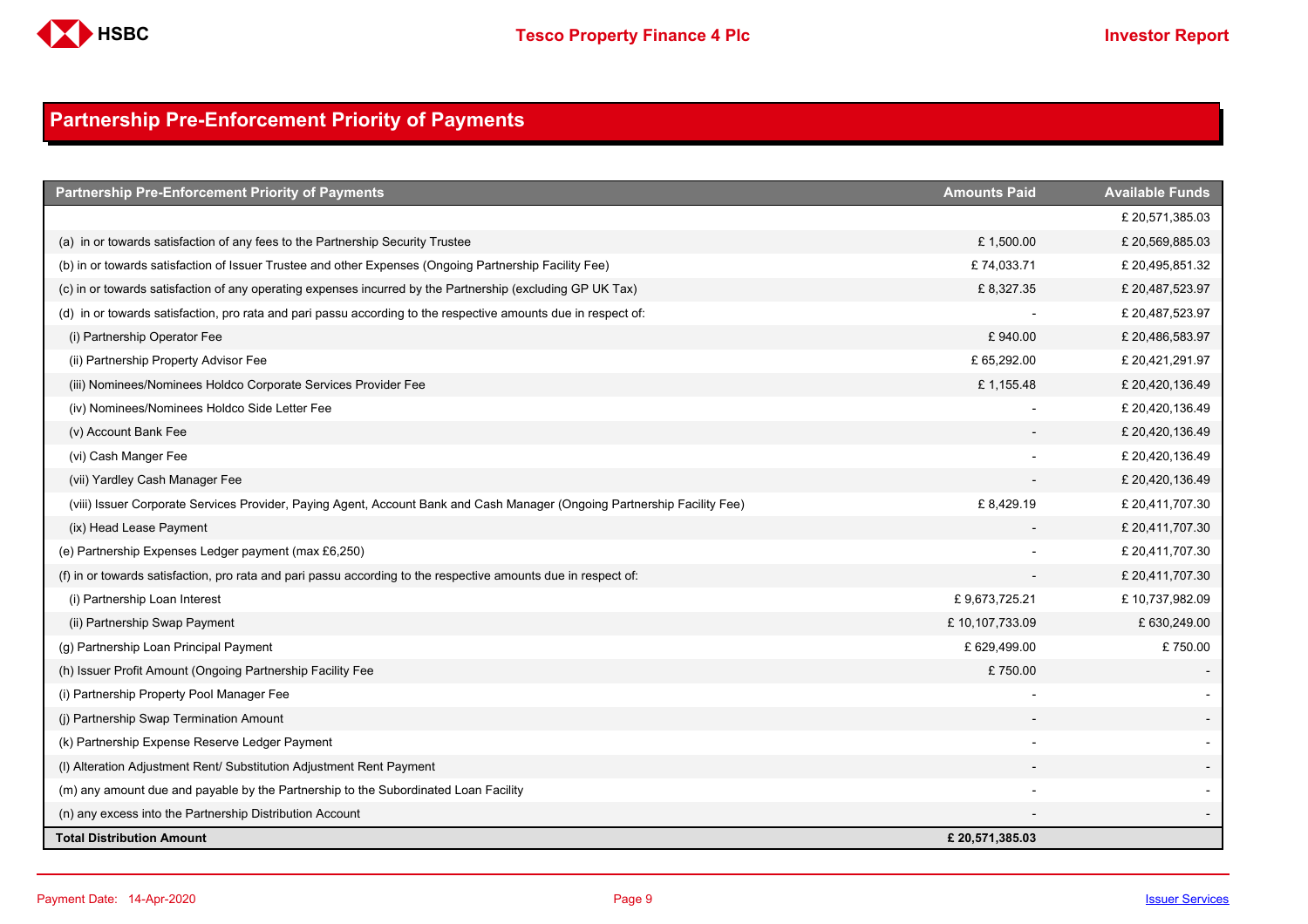

# <span id="page-9-0"></span>**Bond Report**

| Class                             | <b>BOND</b>               |
|-----------------------------------|---------------------------|
| Currency                          | <b>GBP</b>                |
| <b>ISIN</b>                       | XS0588909878              |
| <b>Payment Frequency</b>          | Quarterly                 |
| <b>Current Payment Date</b>       | 14-Apr-2020               |
| <b>Interest Accrual Method</b>    | <b>Actual/Actual ICMA</b> |
| <b>Final Maturity Date</b>        | 10-Oct-2040               |
|                                   |                           |
| <b>Current Period Rates:</b>      |                           |
| Reference Index                   | <b>Fixed Rate</b>         |
| <b>Index Determination Date</b>   | N/A                       |
| <b>Index Rate</b>                 | 5.80060%                  |
| Margin                            | 0.00000%                  |
| <b>Total Coupon</b>               | 5.80060%                  |
|                                   |                           |
| <b>Transaction Amounts:</b>       |                           |
| <b>Original Issue Size</b>        | £685,100,000.00           |
| Opening Balance for Period        | £ 667,084,454.00          |
| <b>Beginning Pool Factor</b>      | 0.97370                   |
| <b>Principal Repayments</b>       | £ 629,499.00              |
| <b>Closing Balance for Period</b> | £666,454,955.00           |
| <b>Ending Pool Fctor</b>          | 0.97278                   |
|                                   |                           |
| <b>Prior Unpaid Interest</b>      | £0.00                     |
| Interest on Prior Unpaid          | £ 0.00                    |
| <b>Current Interest Due</b>       | £9,673,725.21             |
| <b>Total Interest Paid</b>        | £9,673,725.21             |
| <b>Unpaid Interest</b>            | £0.00                     |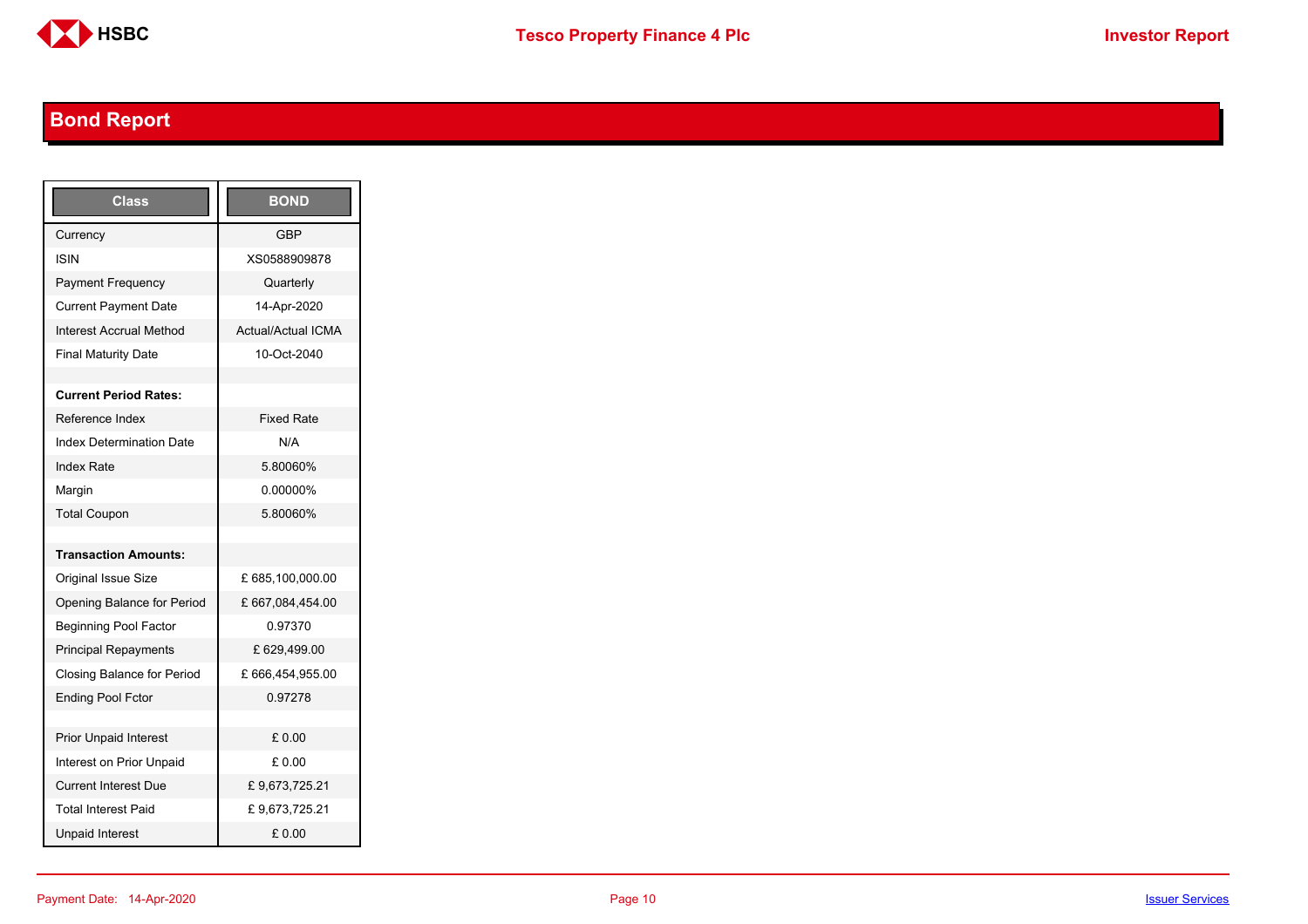

## <span id="page-10-0"></span>**Bond Ratings**

| <b>Original Ratings</b> | <b>S&amp;P</b> | Fitch        | Moody's   | <b>DBRS</b> |
|-------------------------|----------------|--------------|-----------|-------------|
| <b>BOND</b>             | BB+            | BB+          | Not Rated | n/a         |
|                         |                |              |           |             |
| <b>Current Ratings</b>  | S&P            | <b>Fitch</b> | Moody's   | <b>DBRS</b> |
| <b>BOND</b>             | BB+            | BBB-         | Baa3      | n/a         |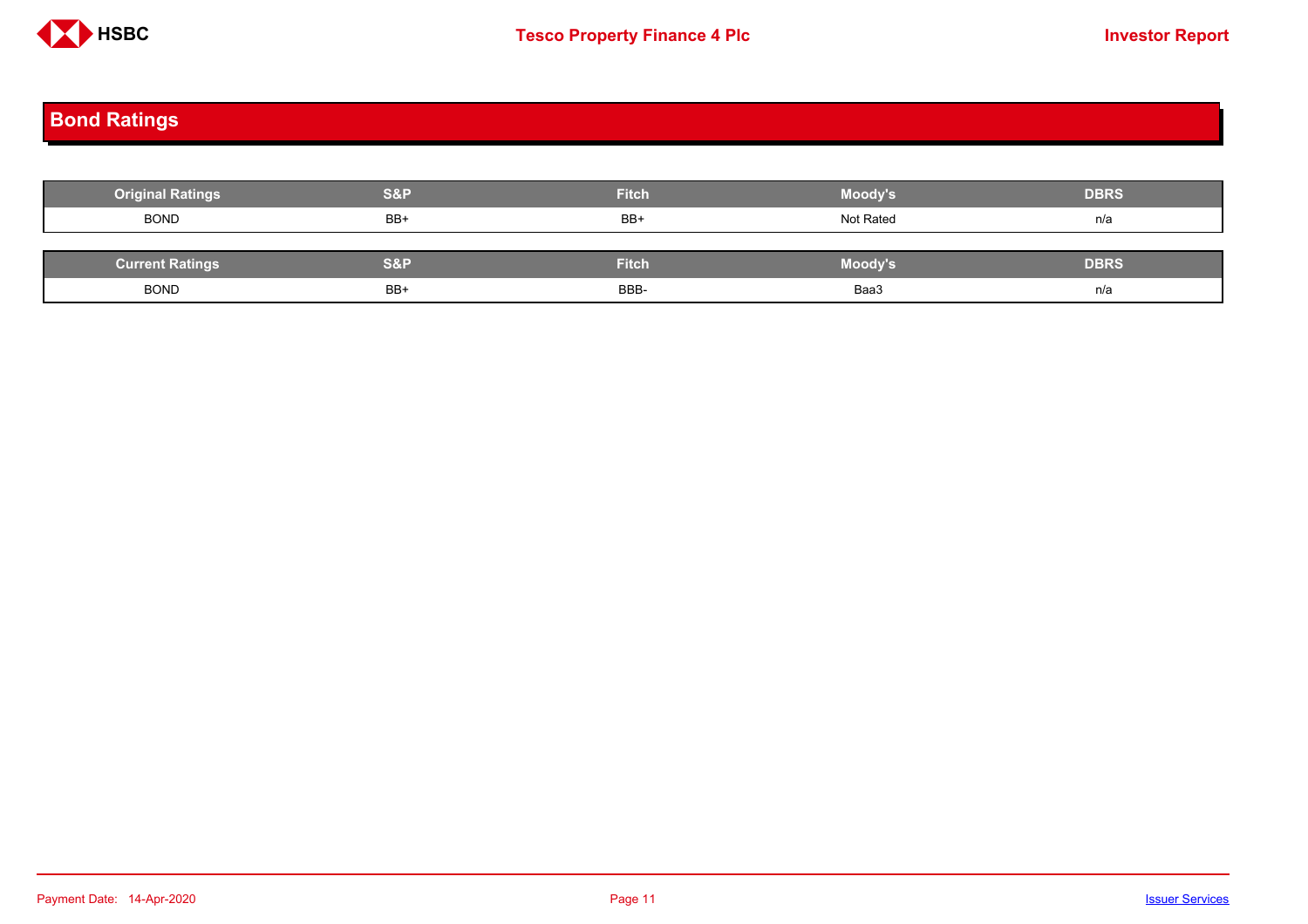

#### <span id="page-11-0"></span>**Issuer Accounts**

| <b>Issuer Transaction Account</b>         |                |
|-------------------------------------------|----------------|
| <b>Opening Balance</b>                    | £40.055.44     |
| Debits to the Issuer Transaction Account  | £10,476,877.55 |
| Credits to the Issuer Transaction Account | £10,477,627.55 |
| <b>Closing Balance</b>                    | £40,835.79     |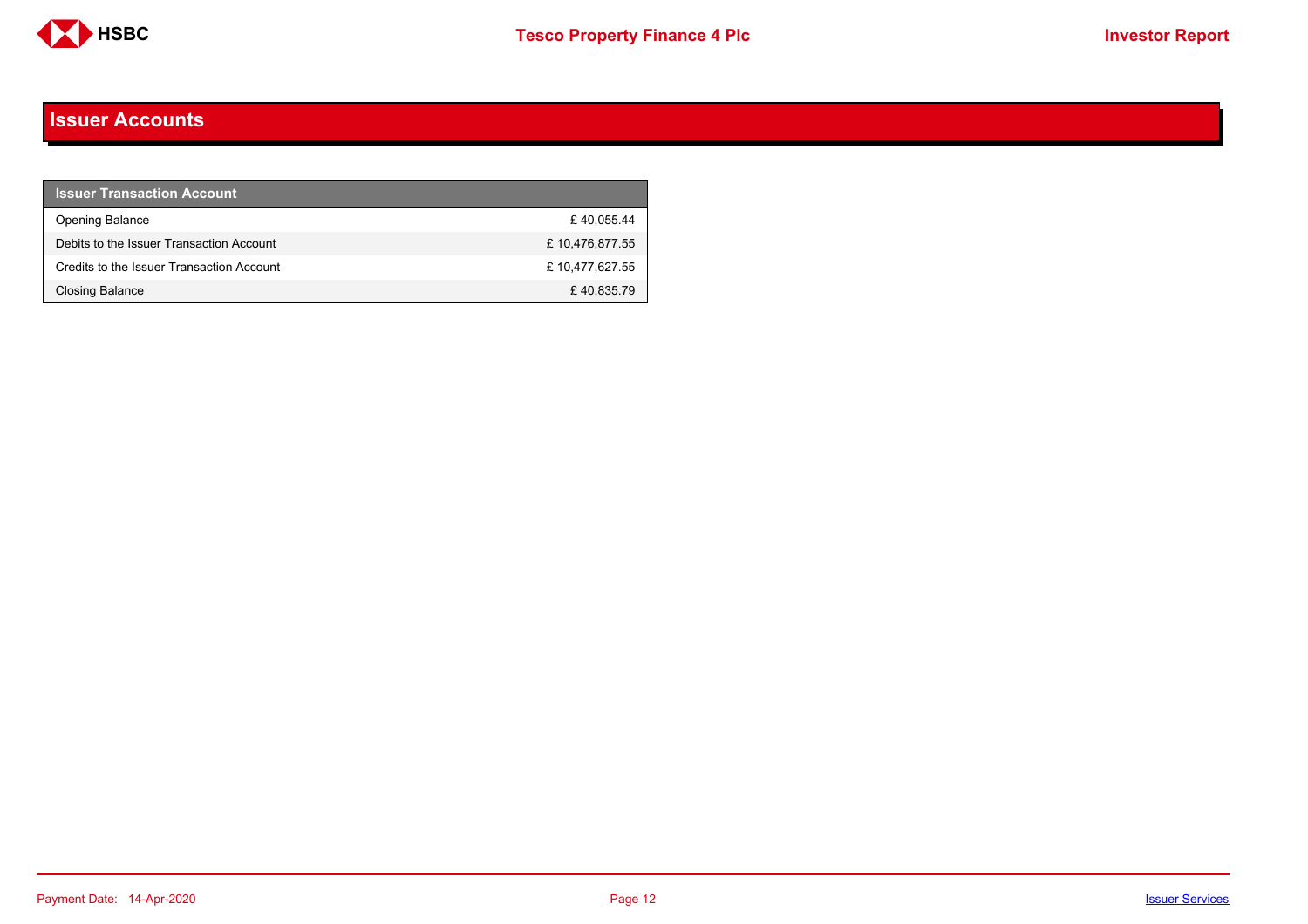

#### <span id="page-12-0"></span>**Issuer Available Funds**

| <b>Issuer Available Funds</b>                                                        |                |
|--------------------------------------------------------------------------------------|----------------|
| (a) any amount payable to the Issuer under the Partnership Swap Agreement            | £10,107,733.09 |
| (b) all interest, principal payable to the Issuer in respect of the Partnership Loan | £10,386,437.11 |
| (c) any amount payable to the Issuer under the Issuer Swap Agreement                 | £10,016,573.00 |
| (d) interest received by the Issuer on the Issuer Transaction Account                | £ 30.35        |
| (e) the earnings and proceeds from the Issuer making any Eligible Investmentst       |                |
| <b>Total Available Interest Proceeds</b>                                             | £30.510.773.55 |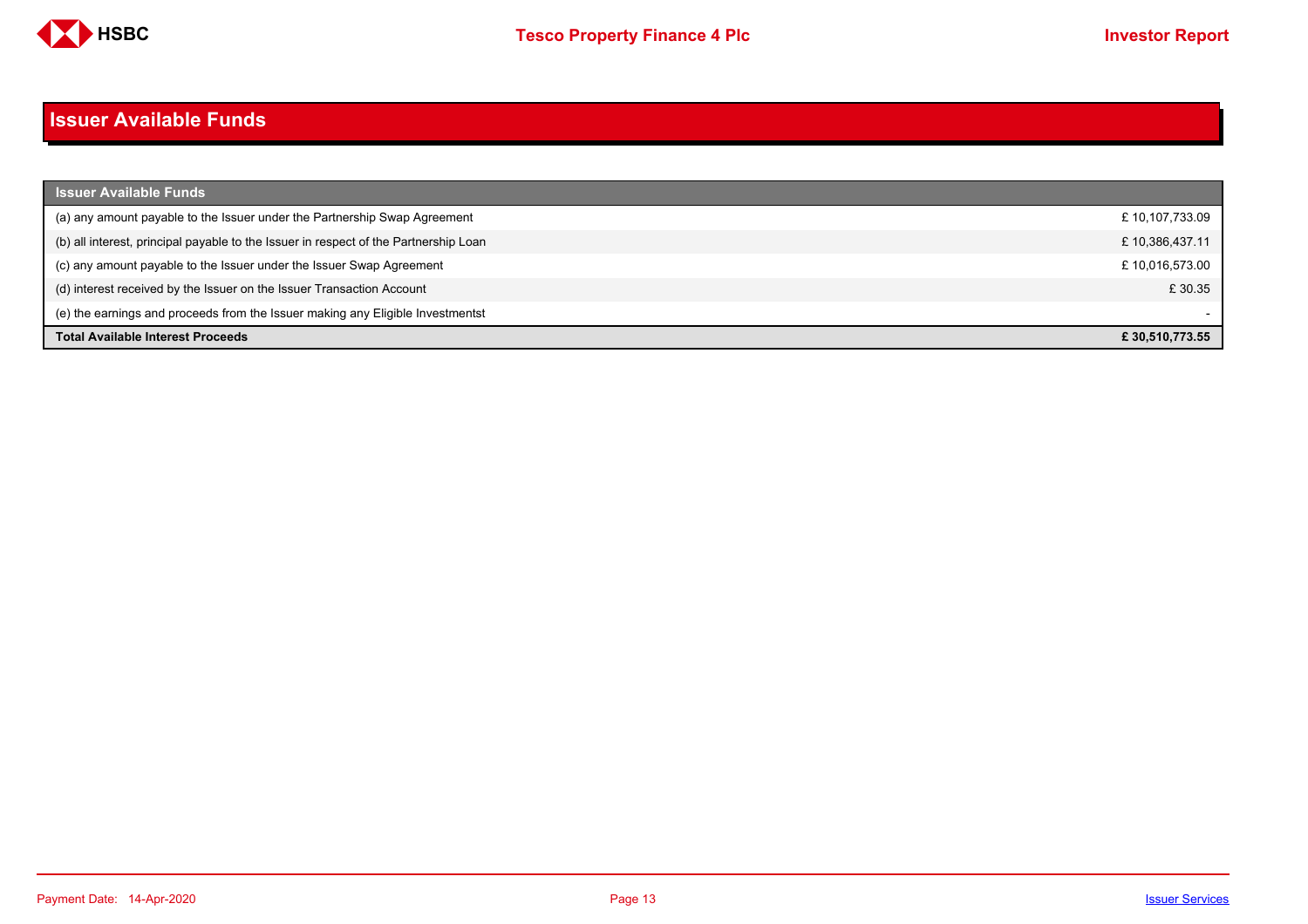

## <span id="page-13-0"></span>**Issuer Pre-Enforcement Priority of Payments**

| <b>Issuer Pre-Enforcement Priority of Payments</b>                                                                       | <b>Amounts Paid</b>      | <b>Available Funds</b> |
|--------------------------------------------------------------------------------------------------------------------------|--------------------------|------------------------|
|                                                                                                                          |                          | £30,510,773.55         |
| (a) in or towards satisfaction of amounts due in respect of the fees and any other amounts payable by the Issuer to the: | $\overline{\phantom{a}}$ | £30,510,773.55         |
| (i) Bond Trustee                                                                                                         | £1,200.00                | £30,509,573.55         |
| (ii) Security Trustee                                                                                                    | £1,500.00                | £30,508,073.55         |
| (b) in or towards satisfaction of any amounts payable by the Issuer in respect of operating expenses                     | £71,333.71               | £30,436,739.84         |
| (c) in or towards satisfaction, pro rata and pari passu according to the respective amounts due in respect of:           | $\overline{\phantom{a}}$ | £30,436,739.84         |
| (i) Issuer/Issuer Holdco Corporate Services Provider Fee                                                                 | £3,429.19                | £30,433,310.65         |
| (ii) Paying Agent/Registrar Fee                                                                                          | £500.00                  | £30,432,810.65         |
| (iii) Account Bank Fee                                                                                                   | £750.00                  | £30,432,060.65         |
| (iv) Cash Manager Fee                                                                                                    | £3,750.00                | £30,428,310.65         |
| (d) in or towards satisfaction, pro rata and pari passu according to the respective amounts due in respect of:           |                          | £30,428,310.65         |
| $(i)(a)$ Bond Interest                                                                                                   | £9,673,725.21            | £ 20,754,585.44        |
| (i)(b) Bond Principal                                                                                                    | £629,499.00              | £ 20,125,086.44        |
| (ii) Issuer Swap Provider Payment                                                                                        | £10,107,733.09           | £10,017,353.35         |
| (iii) Parnership Swap Payment                                                                                            | £10,016,573.00           | £780.35                |
| (e) Issuer Profit Amount                                                                                                 | £750.00                  | £30.35                 |
| (f) Swap Subordinated Amoutns payment to the Issuer Swap Provider                                                        |                          | £30.35                 |
| (g) in or towards satisfaction of any Issuer Partnership Swap Termination Amount                                         |                          | £30.35                 |
| (h) the surplus (if any) to the Issuer Transaction Account                                                               |                          | £30.35                 |
| <b>Total Distribution Amount</b>                                                                                         | £30,510,743.20           |                        |